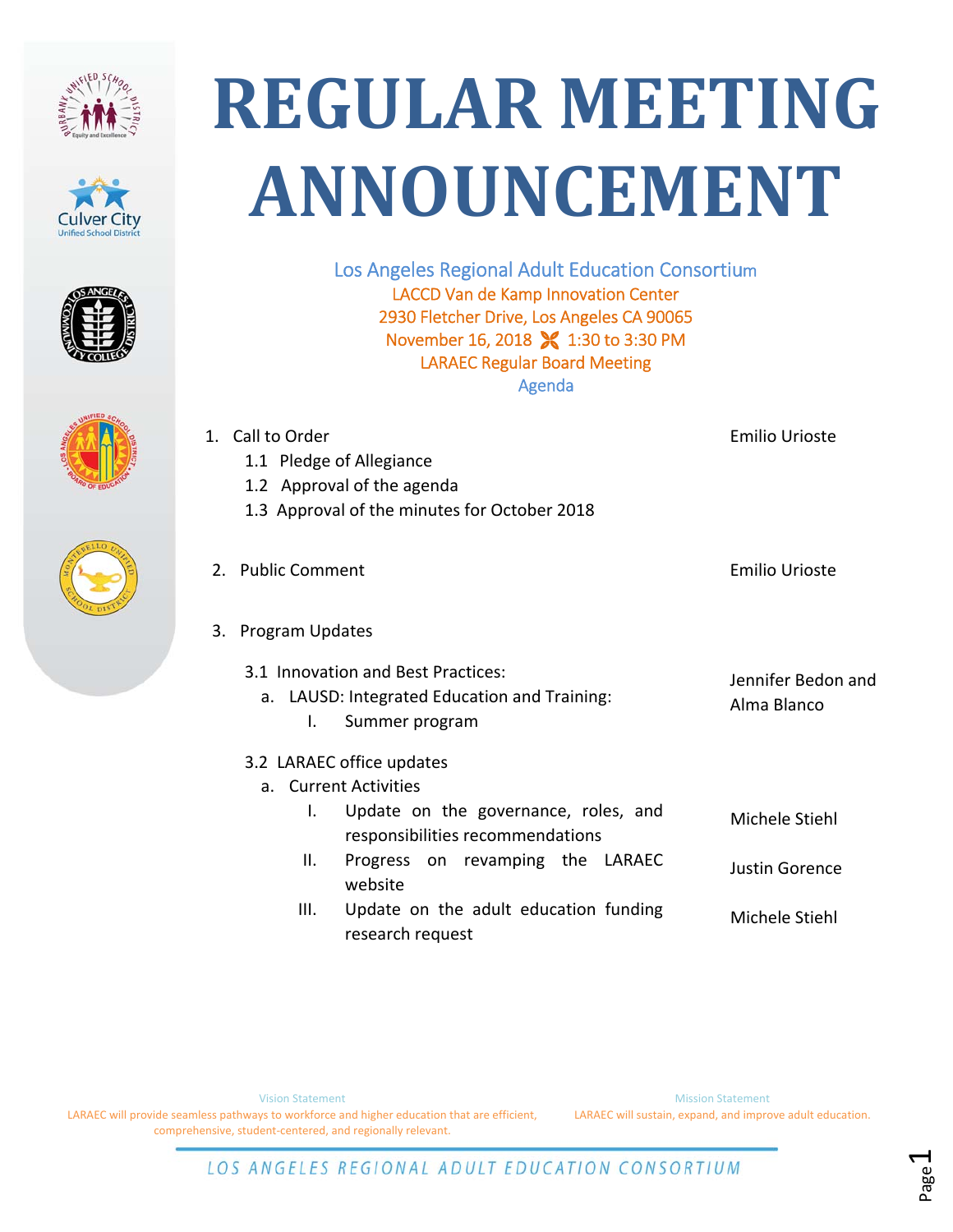









- 3.3 Budget
	- a. Upcoming AEP and Data and Accountability deadlines and updates Grace Ocampo
	- b. Updates on the 18‐19 budget bill requirements pertaining to FY17‐18 program rea reporting:
		- I. Hours of instruction
		- II. Leveraged funds
	- c. AEP capital outlay approval requirements

## 3.4 Professional Development

| a.  | LARAEC 2019 conference update                                                                   | Men Le                                   |
|-----|-------------------------------------------------------------------------------------------------|------------------------------------------|
| b.  | Update on the faculty professional development<br>survey distributed to all member-districts    | <b>Justin Gorence</b>                    |
|     | 3.5 Policy and Legislation:                                                                     |                                          |
|     | No Updates                                                                                      |                                          |
|     | 3.6 Update on the Data and Accountability Workgroup<br>meeting                                  | Yanira Chavez and<br><b>Elvis Carias</b> |
|     | 4. Information Items                                                                            |                                          |
| 4.1 | <b>MUSD Quarterly Report</b>                                                                    | Alice Jaquez                             |
|     | 4.2 Information about the new innovation awards to be<br>included at the next LARAEC conference | Michele Stiehl                           |

5. Board Member Reports **1996** Securities Board

## 6. Action Items

- 6.1 Approve LARAEC's Legislative Agenda Resolution 6.2 Approve the AIR proposal for professional learning communities (PLC) PD Emilio Urioste
- 6.3 Change the date for the December LARAEC regular board meeting

LARAEC will provide seamless pathways to workforce and higher education that are efficient, comprehensive, student‐centered, and regionally relevant.

Mission Statement LARAEC will sustain, expand, and improve adult education.